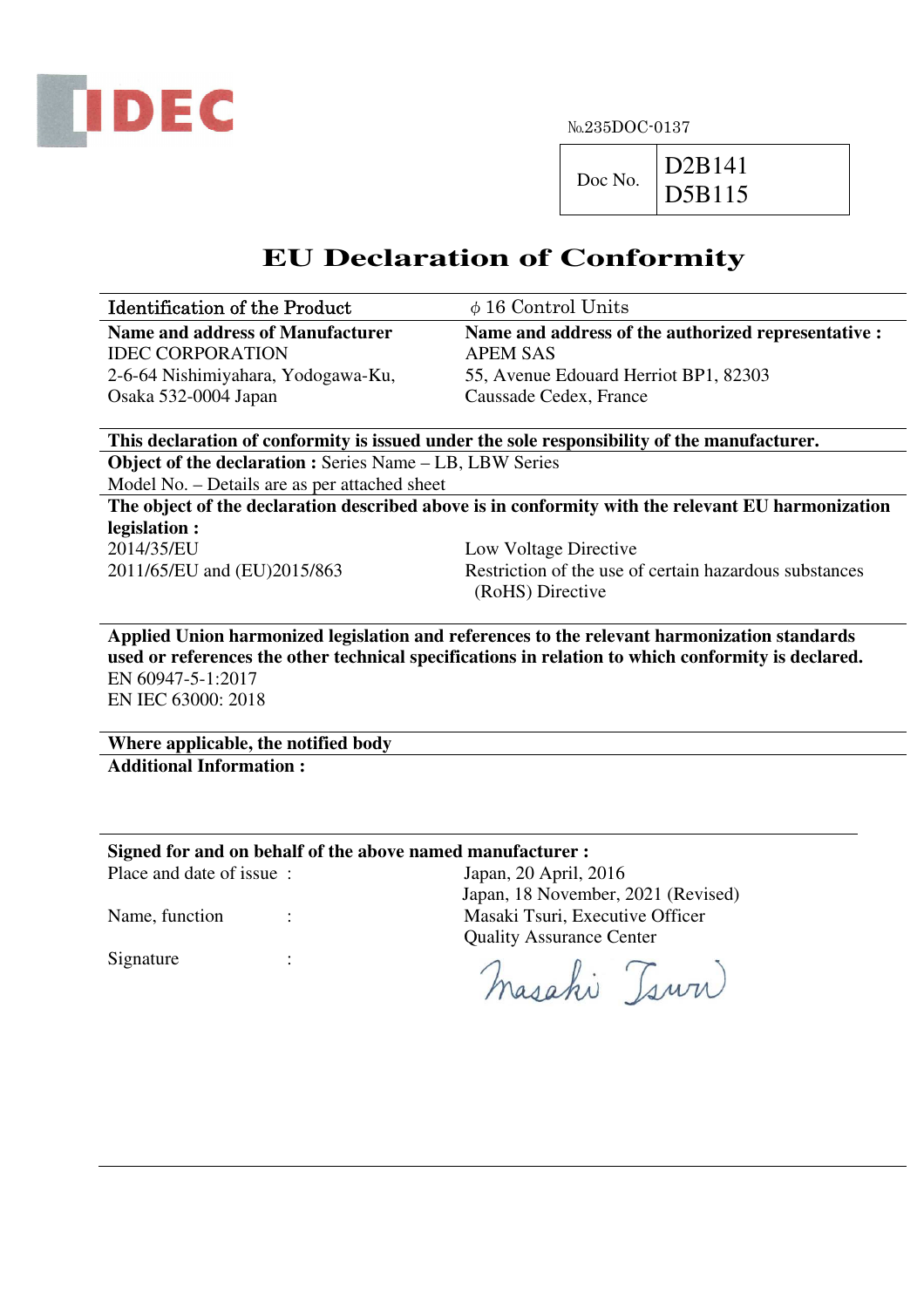

| Doc No. | D <sub>2</sub> B <sub>141</sub> |
|---------|---------------------------------|
|         | <sup>1</sup> D5B115             |

20 April, 2016 1 April, 2018 (Revised) Page 1 of 9

# **LB Pushbutton switches/Illuminated Pushbutton Switches**

|  | $\sim$ | $\sim$ 7 I. $\sim$ 7<br>__ |                | $\sim$ | <u>__</u> | $\sim$ | M 1 T 2 4 V L R<br>$\overline{\phantom{a}}$ | $\sim$ | $\overline{\phantom{0}}$ |  |
|--|--------|----------------------------|----------------|--------|-----------|--------|---------------------------------------------|--------|--------------------------|--|
|  |        |                            | 4 5 6 7 8 9 10 |        |           |        |                                             |        |                          |  |

- 1. Series LB
- 2. Bezel Shape
	- 1: Round
	- 2: Square
	- 3: Rectangular
	- 4: Rectangular with guard
	- 6: Round flat bezel (black color)
	- 7: Square flat bezel (black color)
	- 8: Rectangular flat bezel (black color)
	- 6M: Round flat bezel (metal color)
	- 7M: Square flat bezel (metal color)
	- 8M: Rectangular flat bezel (metal color)
	- 6G: Round flat bezel with switch guard
	- 7G: Square flat bezel with switch guard
	- 8G: Rectangular flat bezel with switch guard
	- W6: Large round flat bezel (black color)
	- W7: Large square flat bezel (black color)
	- W6M Large round flat bezel (metal color)
	- W7M: Large square flat bezel (metal color)
	- W6G: Large round flat bezel with switch guard
	- W7G: Large square flat bezel with switch guard

# 3. Operator Function

- L: Illuminated pushbutton
- B: Non-illuminated pushbutton
- 4. Function
	- M: Momentary
	- A: Alternate
- 5. Operator Shape
	- 1: Flush
	- 2: for Non-illuminated, Convex operator shape with large flat bezel
	- 3: for Large operator shape without flat bezel
	- 1R: Ring illuminated type
	- 2R: Convex ring illuminated type

# 6. Switch Unit

T: With LB-T Series Switch unit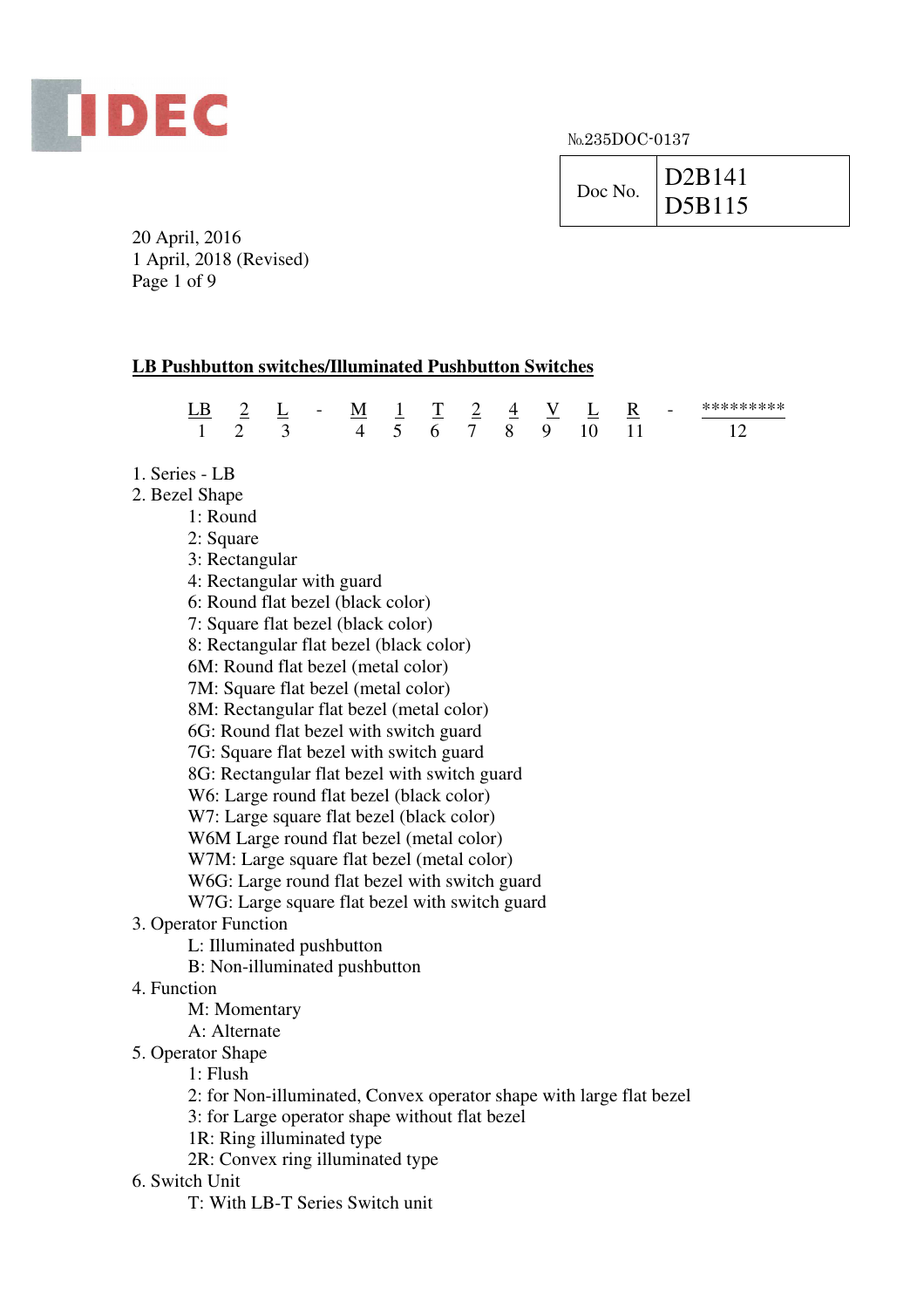

| Doc No. | D <sub>2</sub> B <sub>141</sub> |
|---------|---------------------------------|
|         | D5B115                          |

20 April, 2016 1 April, 2018 (Revised) Page 2 of 9

7. Contact Configuration 1: 1C (gold-overlaid silver contacts) 2: 2C (gold-overlaid silver contacts) 3: 3C (gold-overlaid silver contacts) 5: 1C (silver contacts) 6: 2C (silver contacts) 7: 3C (silver contacts) 8. Applicable Lamp Type None: Non-illuminated type operator 1: LED lamp, lamp rating (operational voltage) 5V dc 2: LED lamp, lamp rating (operational voltage) 6V ac/dc 3: LED lamp, lamp rating (operational voltage) 12V ac/dc 4: LED lamp, lamp rating (operational voltage) 24V ac/dc 0: Without LED lamp 9. Terminal Configuration None: Soldering terminal V: PWB terminal 10. Button/Lens Type None: Button Type L: Lens Type (for Non-illuminated pushbutton) W: White Lens Type (for illuminated pushbutton) 11. Lens Color B: Black (for Non-illuminated pushbutton) R: Red G: Green Y: Yellow W: White S: Blue A: Amber PW: Pure White (for Illuminated pushbutton) 12. Manufacturer Control No. (may be followed)

Any suffixes, nine digits max.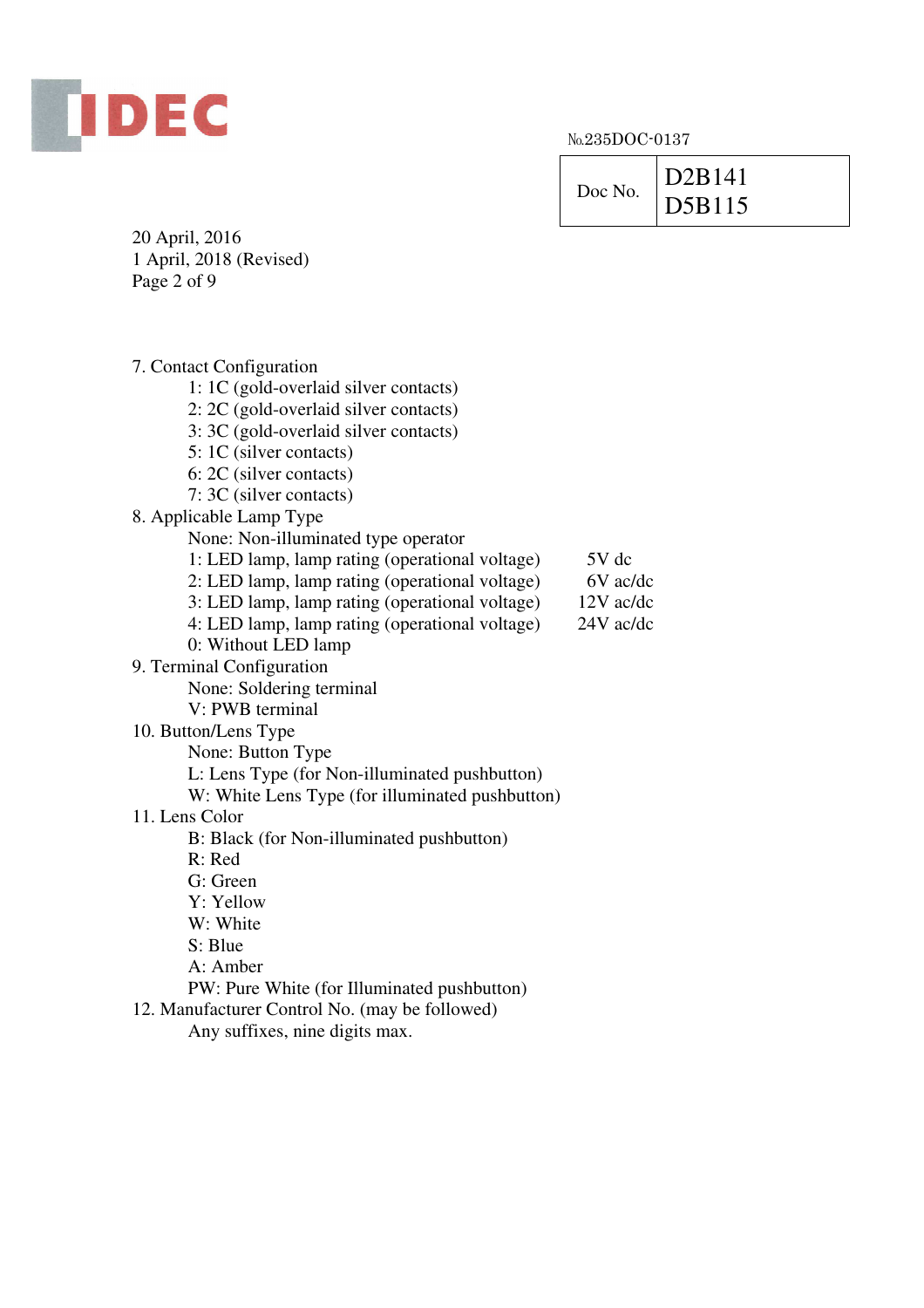

| D <sub>2</sub> B <sub>141</sub><br>Doc No.<br>D5B115 |
|------------------------------------------------------|
|------------------------------------------------------|

20 April, 2016 1 April, 2018 (Revised) Page 3 of 9

## **Selector /Keylock selector switches**

| .В | $\sim$ | $\overline{\phantom{a}}$ | $\overline{\phantom{0}}$ | - 1         | S.<br>$\sim$ | Τ<br>$\sim$ | $\overline{\phantom{0}}$<br>$\sim$ | v<br>$\sim$ | A<br>___ | $\sim$ $\sim$ | . . | $\overline{\phantom{a}}$ | ملمات<br>als als als als als als als<br>-- |
|----|--------|--------------------------|--------------------------|-------------|--------------|-------------|------------------------------------|-------------|----------|---------------|-----|--------------------------|--------------------------------------------|
|    |        |                          |                          | $\Lambda$ 5 |              | n           |                                    | x           | u        |               |     |                          |                                            |

- 1. Series LB
- 2. Bezel Shape
	- 1: Round
	- 2: Square
	- 3: Rectangular
	- 6: Round flat bezel (black color)
	- 7: Square flat bezel (black color)
	- 8: Rectangular flat bezel (black color)
	- 6M: Round flat bezel (metal color)
	- 7M: Square flat bezel (metal color)
	- 8M: Rectangular flat bezel (metal color)
	- W<sub>6</sub>: Large round flat bezel (black color)
	- W7: Large square flat bezel (black color)
	- W6M Large round flat bezel (metal color)
	- W7M: Large square flat bezel (metal color)
- 3. Operator Function
	- S: Selector
		- K: Keylock selector
- 4. Function
	- 2: 2-position maintained
	- 21: 2-position spring return from right
	- 3: 3-position maintained
	- 31: 3-position spring return from right
	- 32: 3-position spring return from left
	- 33: 3-position 2-way spring return
- 5. Key Type (for Keylock selector) or Operator Shape
	- None: Standard
	- S: For groove type key
	- L: For lever type
- 6. Switch Unit
	- T: With LB-T Series Switch unit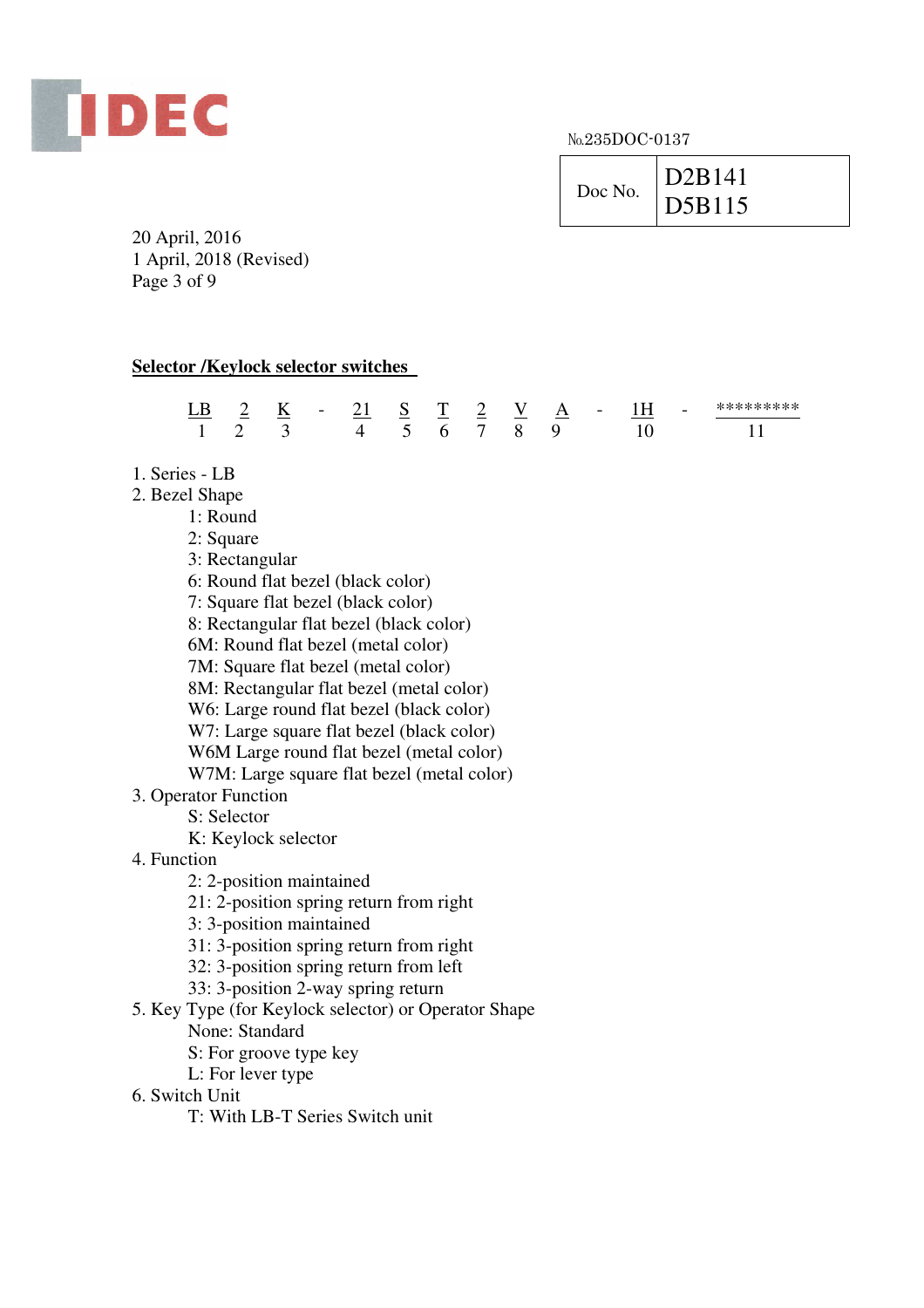

| Doc No. | D2B141 |
|---------|--------|
|         | D5B115 |

20 April, 2016 1 April, 2018 (Revised) Page 4 of 9

7. Contact Configuration

1: 1C (gold-overlaid silver contacts)

2: 2C (gold-overlaid silver contacts)

3: 3C (gold-overlaid silver contacts)

5: 1C (silver contacts)

6: 2C (silver contacts)

- 7: 3C (silver contacts)
- 8. Terminal Configuration

None: Soldering terminal

V: PWB terminal

9. Key Removable Code (for Keylock selector)

A: Key removable in all positions

B: Key retained in right position only

C: Key retained in left position only

D: Key retained in left and right

E: Key retained in center only

G: Key retained in right and center

H: Key retained in left and center

10. Subordinate key number (for Keylock selector) Any suffixes, nine digits max.

11. Manufacturer Control No. (may be followed) Any suffixes, nine digits max.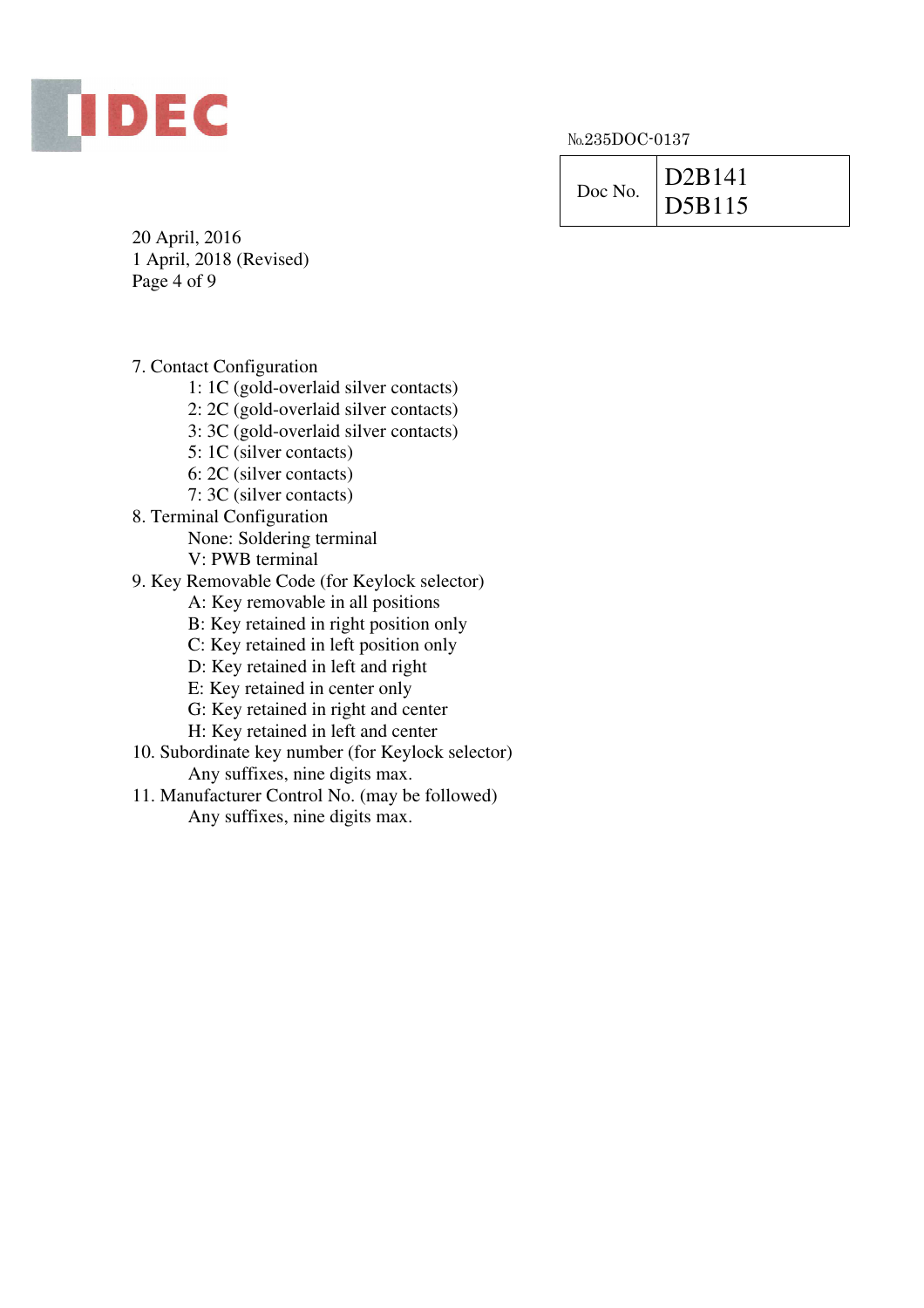

| D <sub>2</sub> B <sub>141</sub><br>Doc No.<br>D5B115 |
|------------------------------------------------------|
|------------------------------------------------------|

20 April, 2016 1 April, 2018 (Revised) Page 5 of 9

### **Illuminated selector switches**

| $\mathbf R$ | ⊷ | $\overline{\phantom{0}}$<br>$\overline{\phantom{0}}$ | $\overline{\phantom{a}}$ | ∸<br>__ | ᅮ<br>$\sim$ |   | R | $\overline{\phantom{a}}$ | ******* |
|-------------|---|------------------------------------------------------|--------------------------|---------|-------------|---|---|--------------------------|---------|
| -           |   |                                                      |                          | h       |             | x | ◡ |                          |         |

- 1. Series LB
- 2. Bezel Shape
	- 1: Round
	- 2: Square
	- 3: Rectangular
	- 4: Rectangular with guard
	- 6: Round flat bezel (black color)
	- 7: Square flat bezel (black color)
	- 8: Rectangular flat bezel (black color)
	- 6M: Round flat bezel (metal color)
	- 7M: Square flat bezel (metal color)
	- 8M: Rectangular flat bezel (metal color)
	- 6G: Round flat bezel with switch guard
	- 7G: Square flat bezel with switch guard
	- 8G: Rectangular flat bezel with switch guard
- 3. Operator Function

F: Illuminated selector

- 4. Function
	- 2: 2-position maintained
	- 21: 2-position spring return from right
	- 3: 3-position maintained
	- 31: 3-position spring return from right
	- 32: 3-position spring return from left
	- 33: 3-position 2-way spring return
- 5. Switch Unit
	- T: With LB-T Series Switch unit
- 6. Contact Configuration
	- 1: 1C (gold-overlaid silver contacts)
	- 2: 2C (gold-overlaid silver contacts)
	- 5: 1C (silver contacts)
	- 6: 2C (silver contacts)
- 7. Applicable Lamp Type
	- 1: LED lamp, lamp rating (operational voltage) 5V dc
	- 2: LED lamp, lamp rating (operational voltage) 6V ac/dc

3: LED lamp, lamp rating (operational voltage) 12V ac/dc

- 4: LED lamp, lamp rating (operational voltage) 24V ac/dc
- 0: Without LED lamp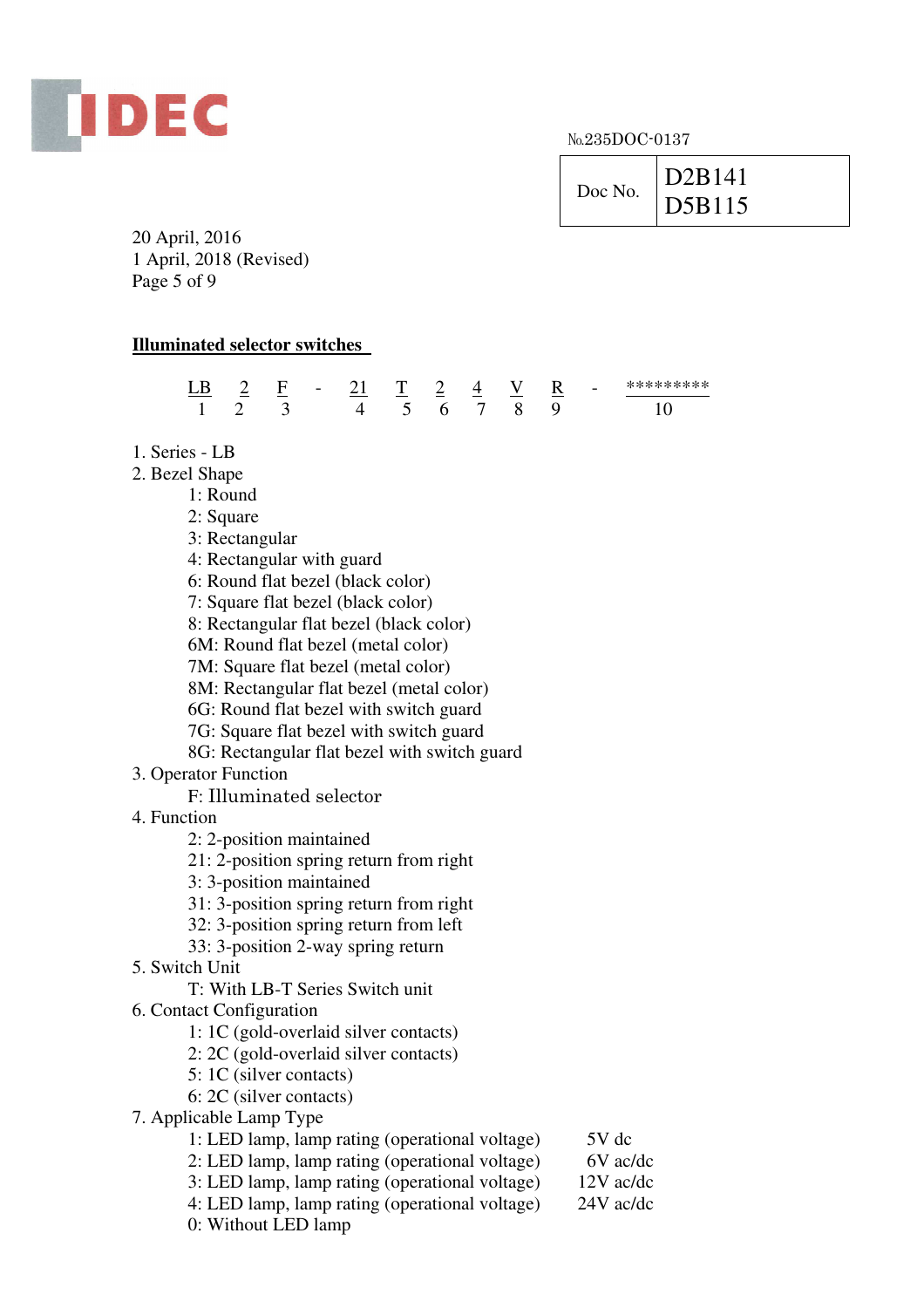

| Doc No. | D2B141 |
|---------|--------|
|         | D5B115 |

20 April, 2016 1 April, 2018 (Revised) Page 6 of 9

| 8. Terminal Configuration                      |
|------------------------------------------------|
| None: Soldering terminal                       |
| V: PWB terminal                                |
| 9. Lens Color                                  |
| R: Red                                         |
| G: Green                                       |
| Y: Yellow                                      |
| W: White                                       |
| S: Blue                                        |
| $A:$ Amber                                     |
| PW: Pure White                                 |
| 10. Manufacturer Control No. (may be followed) |
| Any suffixes, nine digits max.                 |
|                                                |

# **Toggle switches**

| $\cdot$ |  | $\overline{\phantom{a}}$ |  | $\sim$ | $\overline{\phantom{a}}$ | ********* |
|---------|--|--------------------------|--|--------|--------------------------|-----------|
|         |  |                          |  |        |                          |           |

1. Series - LB

2. Bezel Shape

1: Round

6: Round flat bezel (black color)

7: Square flat bezel (black color)

8: Rectangular flat bezel (black color)

6M: Round flat bezel (metal color)

7M: Square flat bezel (metal color)

8M: Rectangular flat bezel (metal color)

3. Operator Function

T: Toggle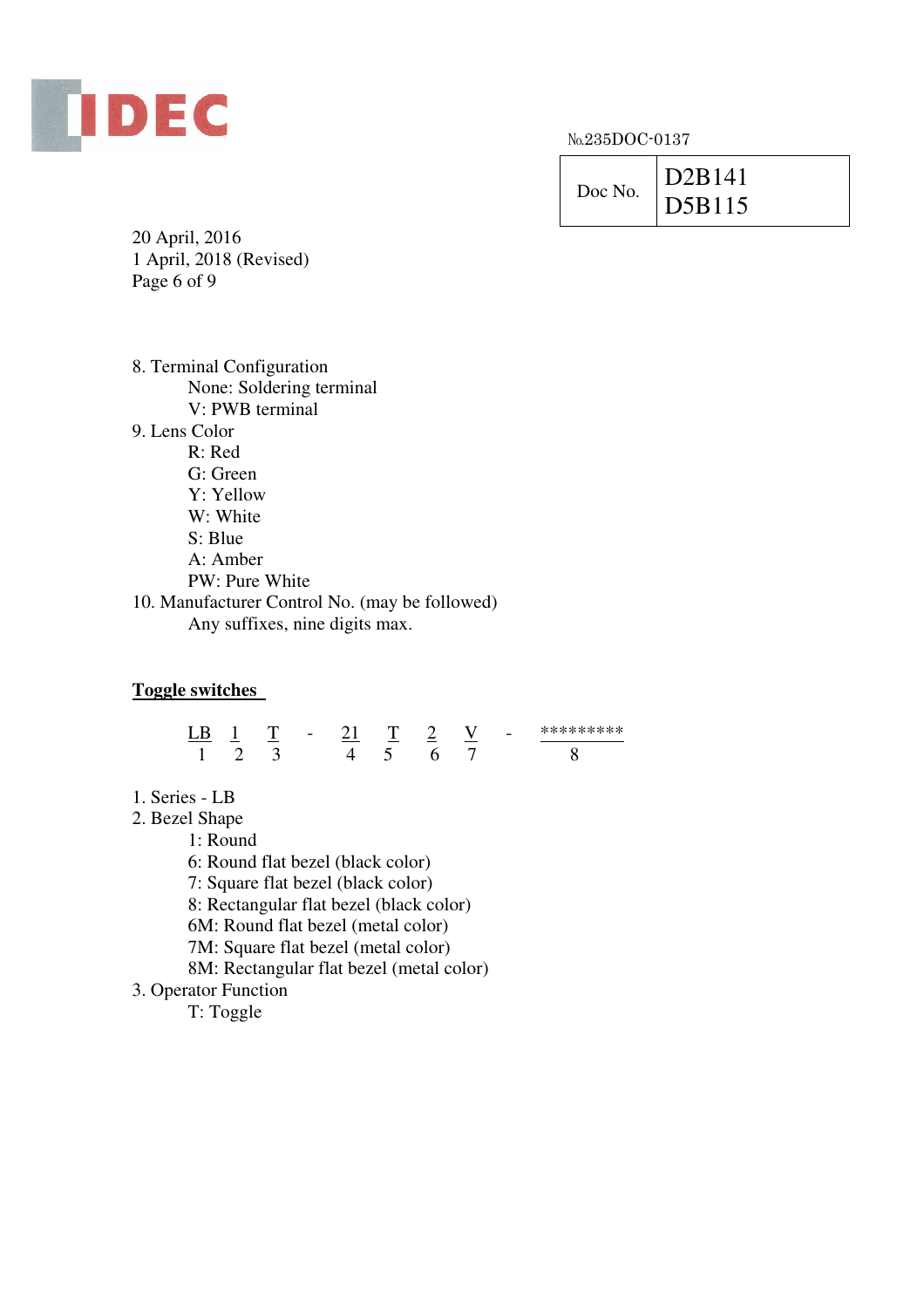

| Doc No. | D2B141 |  |  |  |  |  |
|---------|--------|--|--|--|--|--|
|         | DB115  |  |  |  |  |  |

20 April, 2016 1 April, 2018 (Revised) Page 7 of 9

4. Function

2: 2-position maintained

21: 2-position spring return from upside

22: 2-position spring return from downside

3: 3-position maintained

31: 3-position spring return from upside

- 32: 3-position spring return from downside
- 33: 3-position 2-way spring return

5. Switch Unit

T: With LB-T Series Switch unit

6. Contact Configuration

1: 1C (gold-overlaid silver contacts)

- 2: 2C (gold-overlaid silver contacts)
- 3: 3C (gold-overlaid silver contacts)
- 5: 1C (silver contacts)
- 6: 2C (silver contacts)
- 7: 3C (silver contacts)
- 7. Terminal Configuration

None: Soldering terminal

V: PWB terminal

8. Manufacturer Control No. (may be followed) Any suffixes, nine digits max.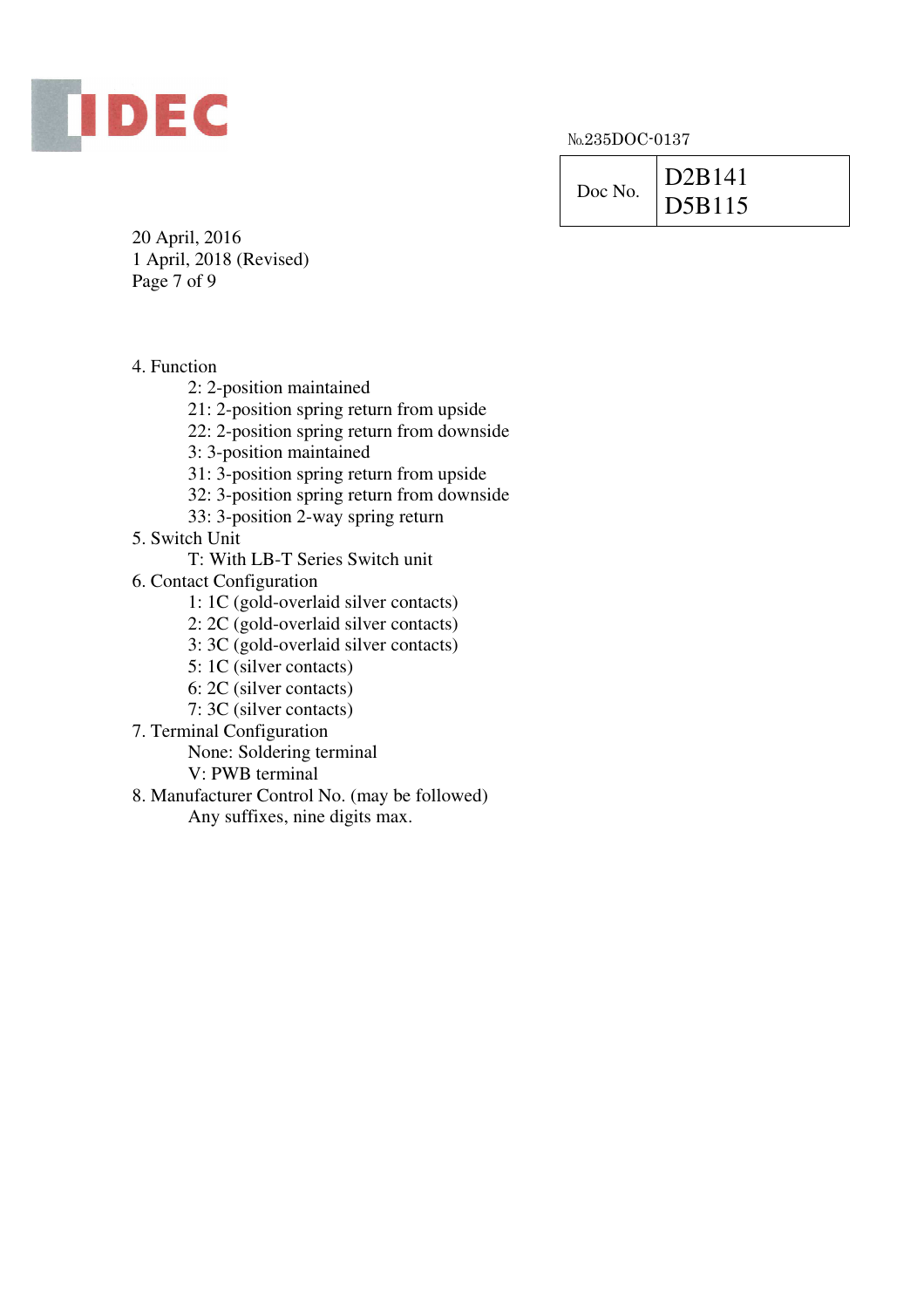

| Doc No. | D <sub>2</sub> B <sub>141</sub><br>D5B115 |
|---------|-------------------------------------------|
|         |                                           |

20 April, 2016 1 April, 2018 (Revised) Page 8 of 9

## **LB Series Indicator lights**

|        | $\overline{\phantom{a}}$ | $\sim$ | $\overline{\phantom{0}}$ | $\sim$ | -<br>$\sim$ | ິ<br>$\sim$ | ↵<br>__ | ---- | $\overline{\phantom{a}}$ | $\sim$ | $\overline{\phantom{0}}$ | أمله مله مله مله مله مله مله مله مله مله<br>- 75 - 75 |
|--------|--------------------------|--------|--------------------------|--------|-------------|-------------|---------|------|--------------------------|--------|--------------------------|-------------------------------------------------------|
| $\sim$ |                          |        |                          |        |             | h           |         |      | ∼                        |        |                          |                                                       |

- 1. Series LB
- 2. Bezel Shape
	- 1: Round
	- 2: Square
	- 3: Rectangular
	- 4: Rectangular with guard
	- 6: Round flat bezel (black color)
	- 7: Square flat bezel (black color)
	- 8: Rectangular flat bezel (black color)
	- 6M: Round flat bezel (metal color)
	- 7M: Square flat bezel (metal color)
	- 8M: Rectangular flat bezel (metal color)
	- W6: Large round flat bezel (black color)
	- W7: Large square flat bezel (black color)
	- W6M Large round flat bezel (metal color)
	- W7M: Large square flat bezel (metal color)
- 3. Operator Function
	- P: Indicator light
- 4. Operator Shape
	- 1: Flush
	- 2: Dome operator shape with round bezel
	- 1R: Ring illuminated type
	- 2R: Convex ring illuminated type
- 5. Switch Unit
	- T: With LB-T Series Switch unit
- 6. Contact Configuration
	- 0: No contact
- 7. Applicable Lamp Type
	- 1: LED lamp, lamp rating (operational voltage) 5V dc 2: LED lamp, lamp rating (operational voltage) 6V ac/dc<br>3: LED lamp, lamp rating (operational voltage) 12V ac/dc 3: LED lamp, lamp rating (operational voltage)
	- 4: LED lamp, lamp rating (operational voltage) 24V ac/dc
	- 0: Without LED lamp